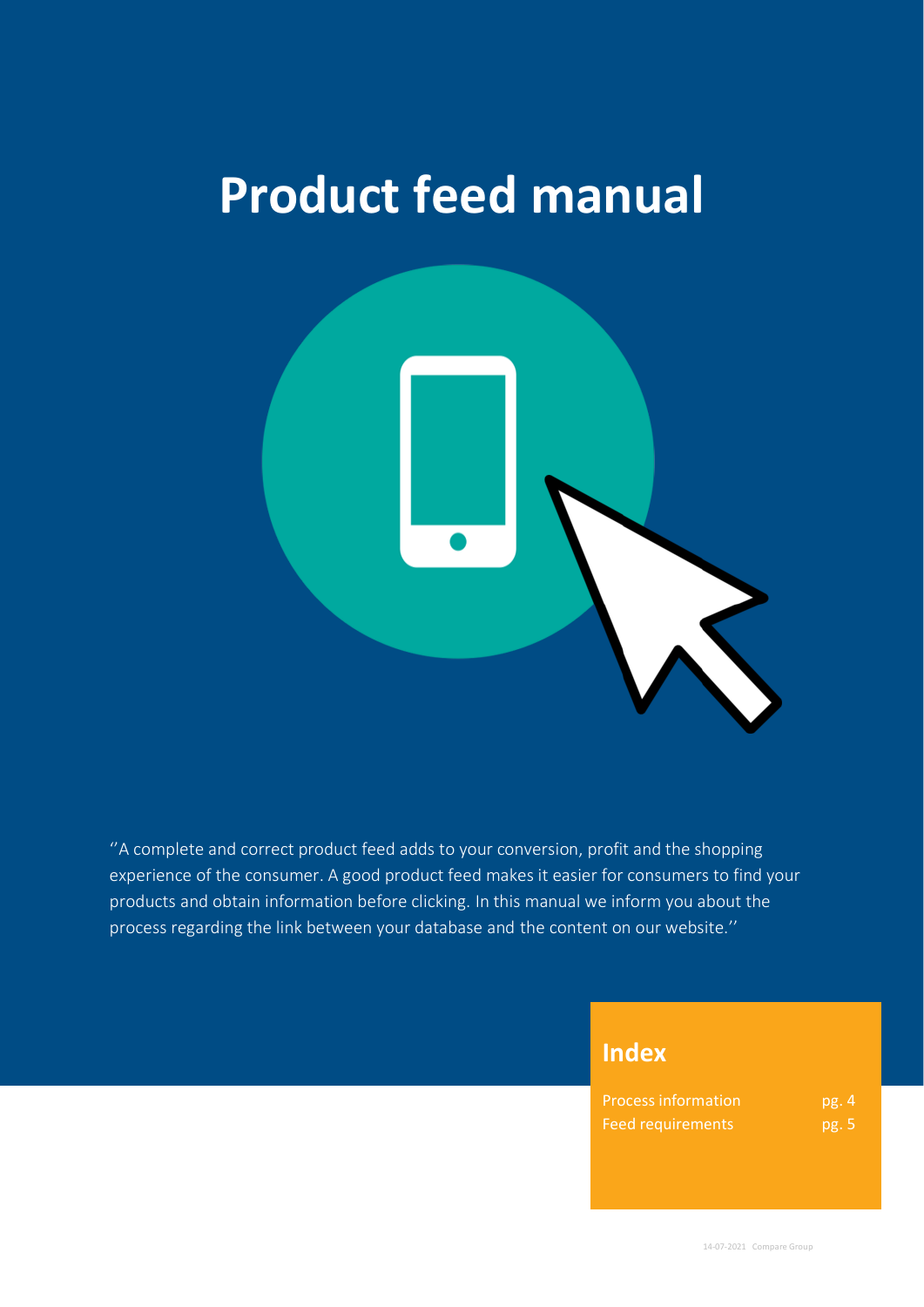# **Summary**

| 1. Changes                                                            | p.g. 3  |
|-----------------------------------------------------------------------|---------|
| 2. Process information                                                | p.g. 4  |
| 3. Compare Group feeds requirements for both online and offline shops | p.g. 5  |
| 3.1 Summary table with mandatory and recommended fields               | p.g. 5  |
| 3.2 Feeds guidelines and tips per field                               | p.g. 7  |
| 3.3 Example of the XML                                                | p.g. 17 |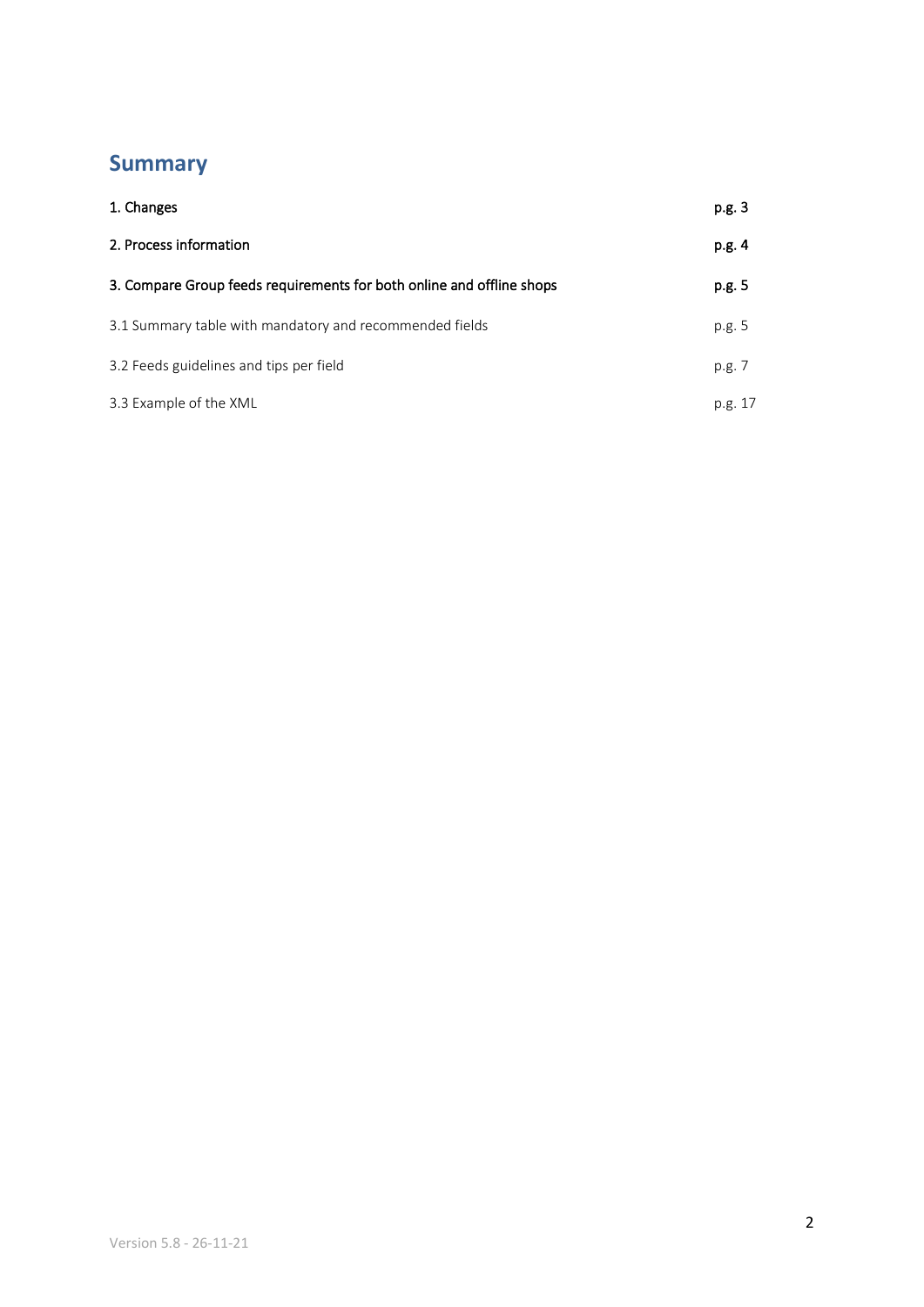# 1. Changes

### Version 5.8:

- Changed Price Per Unit implementation

### Version 5.7:

- Add descriptions for pricePerUnit and unit field

### Version 5.6:

- Added pricePerUnit, units, unit fields
- Added feature description for energy efficiency class
- Updated links to categorization files
- Added link to German category file
- Updated link to XSD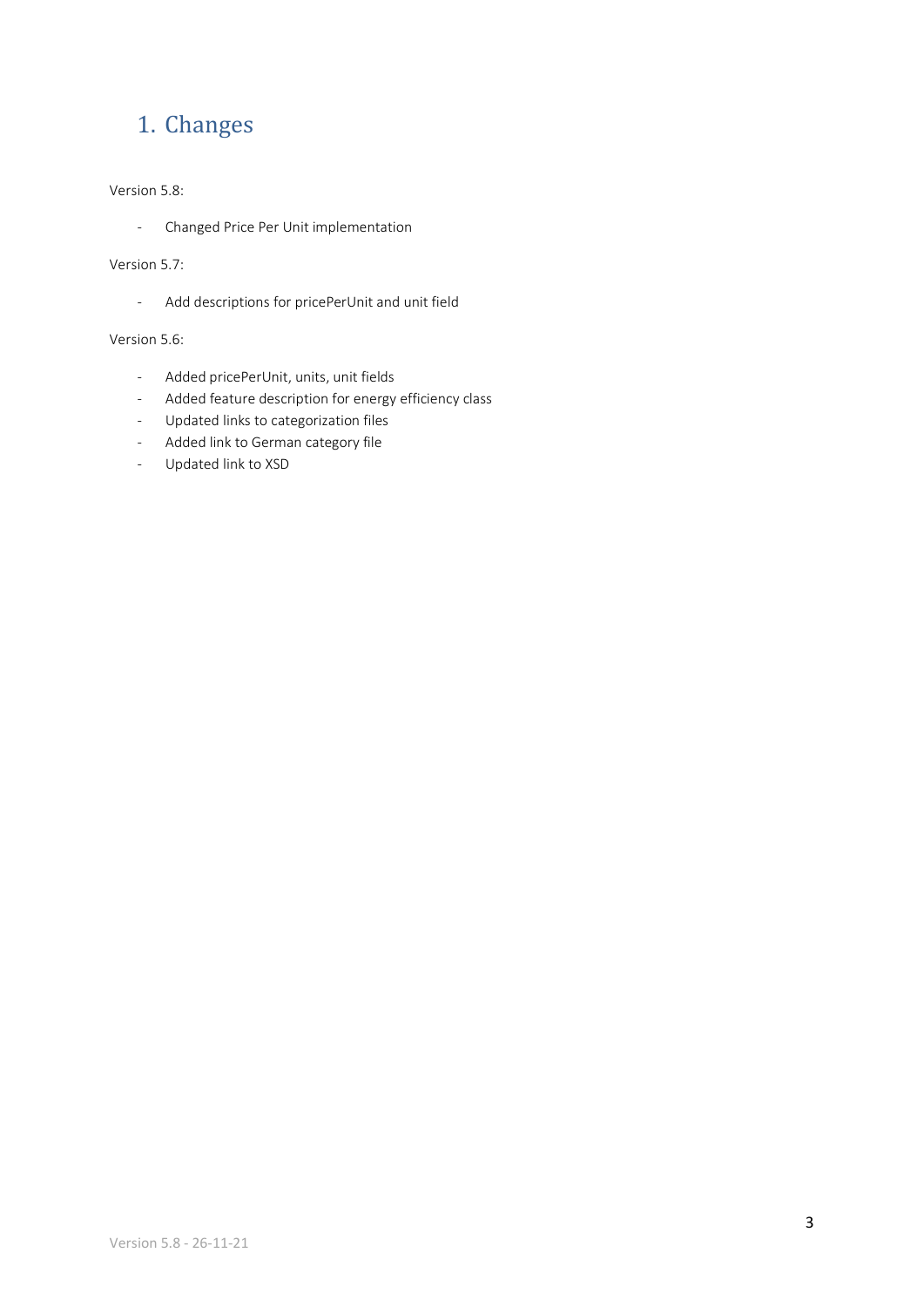# 2. Process information

# 2.1 Format

The most suitable format is an XML file. This format has the advantage that you can easily add or remove columns in the product feed without any impact on the process. Find an example of the XML-structure on page 12.

Connecting and processing a new product feed can take up to 5 days. We renew the product data at least once a day. If necessary, we are able to work with a CSV-file. Each line in your product feed can contain data from one single product. To separate the different columns in a CSV file you should use separators. If you use enclosures ("…") in your CSV file, then make sure to escape any double quotes that appear in the fields (A"B should be enclosed as "A""B"). The separators we support:

- $\n *W*\n (Pipe)$
- » ; (Semicolon)
- » , (Comma) Always use enclosures ´´….´´ if the comma is used as separator!

The product feed is hosted by you or a third party on an external location where we can access the feed. For example[: http://www.store.com/vergelijk/datafeed.xml](http://www.store.com/vergelijk/datafeed.xml)

### a. Changes

It is crucial to inform us upfront in case of any structural change of your data feed. If you change the location or the set-up of your data feed, please inform us beforehand about this.

Only then can we ensure that the new data feed is read correctly. If we are not informed this might mean wrong information or no information at all will be shown on our website. You can inform us by sending a message about your changes to [partner@comparegroup.eu](mailto:partner@comparegroup.eu) or contacting your account manager.

# b. Correct and up-to-date

Our default schedule is to update your data feed four times per day. In case the content of your data feeds is refreshed more frequently, then let us know so we can make the necessary schedule changes.

### c. Top Tips

Follow the Top Tips to get the best possible results!

- 1. Add as many correct EAN codes as possible (see page 7).
- 2. Add product features especially for the non-consumer electronic products like fashion or furniture (see page 7).
- 3. Products in the product feed must be unique, no duplicate products. Are there multiple versions of a product like a different size or colour? Then it should be listed as a separate product in the feed.
- 4. Make the categorisation as specific as possible and make sure it only contains products of the category.
	- [Our classifications -](https://sc.vergelijk.nl/webshops/nl/classifications+NL.txt) DUTCH
	- [Our classifications -](https://sc.vergelijk.nl/webshops/fr/classifications+FR.txt) FRENCH
	- [Our classifications -](https://sc.vergelijk.nl/webshops/fi/classifications+FI.txt) FINNISH
	- [Our classifications -](https://sc.vergelijk.nl/webshops/de/classifications+DE.txt) GERMAN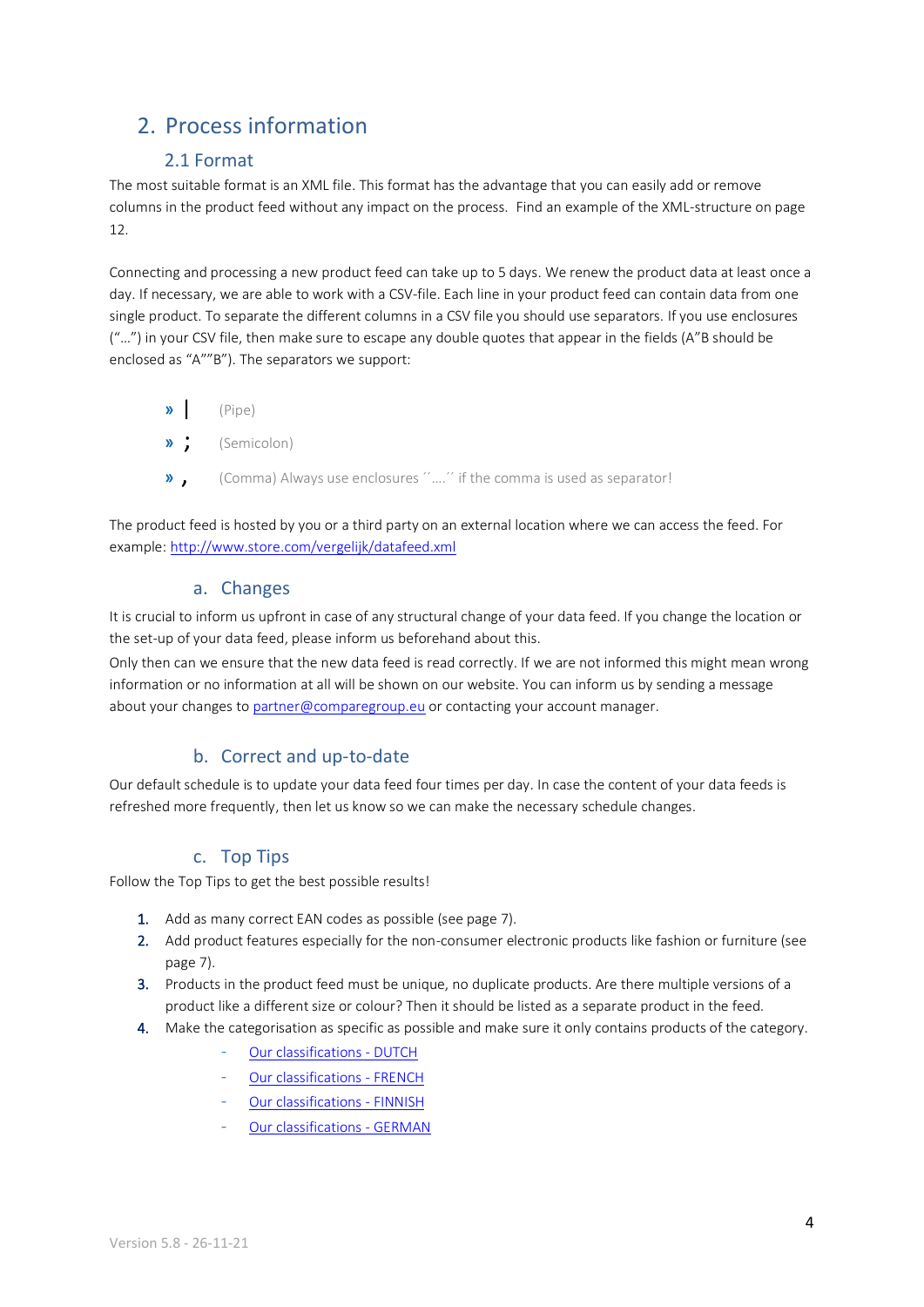# 3. Compare Group feed requirements

# 3.1 Mandatory and recommended fields

|                                                                    | <b>Fields</b>                         | Example XML field<br>name                                                               | Mandatory or<br>Recommended                                          | Example(s)                                                |  |
|--------------------------------------------------------------------|---------------------------------------|-----------------------------------------------------------------------------------------|----------------------------------------------------------------------|-----------------------------------------------------------|--|
| General                                                            | Shop offer id                         | <shopofferid></shopofferid>                                                             | Mandatory (unique identifier of<br>the product from your<br>webshop) | offer-12345, product-<br>abc583, 87125305125835           |  |
|                                                                    | Shop category                         | <shopcategory></shopcategory>                                                           | Mandatory                                                            | computer, devices,<br>tablets                             |  |
|                                                                    | Deeplink                              | <deeplink></deeplink>                                                                   | Mandatory                                                            | http:/webshop.nl/ipad21                                   |  |
|                                                                    | Product name                          | <productname></productname>                                                             | Mandatory                                                            | iPad Air 2 16 Gb Black                                    |  |
|                                                                    | Product<br>description                | <productdescrip<br>tion&gt;</productdescrip<br>                                         | Highly recommended                                                   | The Apple iPad Air 2<br>ensures you to be<br>connected [] |  |
|                                                                    | <b>Brand</b>                          | <brand></brand>                                                                         | Mandatory                                                            | Apple                                                     |  |
| Product<br>details                                                 | Identifier type<br>(can be multiple)  | <identifiertype<br><math>\geq</math></identifiertype<br>                                | Mandatory. Allowed values:<br>EAN, SKU                               | EAN                                                       |  |
|                                                                    | Identifier value<br>(can be multiple) | <identifiervalu<br>e</identifiervalu<br>                                                | Mandatory. See the detailed<br>description for more<br>information   | 0888462003537                                             |  |
| Features name<br><featurename><br/>(can be multiple)</featurename> |                                       | Highly recommended (This<br>enables us to increase the<br>performance of your products) | Color                                                                |                                                           |  |
|                                                                    | Features value<br>(can be multiple)   | <featurevalue></featurevalue>                                                           | Highly recommended                                                   | <b>Black</b>                                              |  |
|                                                                    | Selling price                         | $<$ basePrice>                                                                          | Mandatory                                                            | 459.00                                                    |  |
| Prices                                                             | Promotional text                      | <promotiontext></promotiontext>                                                         | Recommended                                                          | 5% discount for new<br>customers                          |  |
|                                                                    | From/original<br>price                | <originalprice></originalprice>                                                         | Highly recommended                                                   | 499.00                                                    |  |
|                                                                    | units                                 | $<$ units $>$                                                                           | Mandatory in Germany for<br>some categories, highly<br>recommended   | 100                                                       |  |
|                                                                    | unit                                  | $\langle \text{unit}\rangle$                                                            | Mandatory in Germany for<br>some categories, highly<br>recommended   | ml                                                        |  |
|                                                                    | Product state                         | <productstate></productstate>                                                           | Mandatory. Allowed values:<br>NEW, REFURBISHED                       | REFURBISHED                                               |  |
|                                                                    | Product condition                     | <productconditi<br>on</productconditi<br>                                               | Mandatory for refurbished<br>products (use values "New", "As         | Light used                                                |  |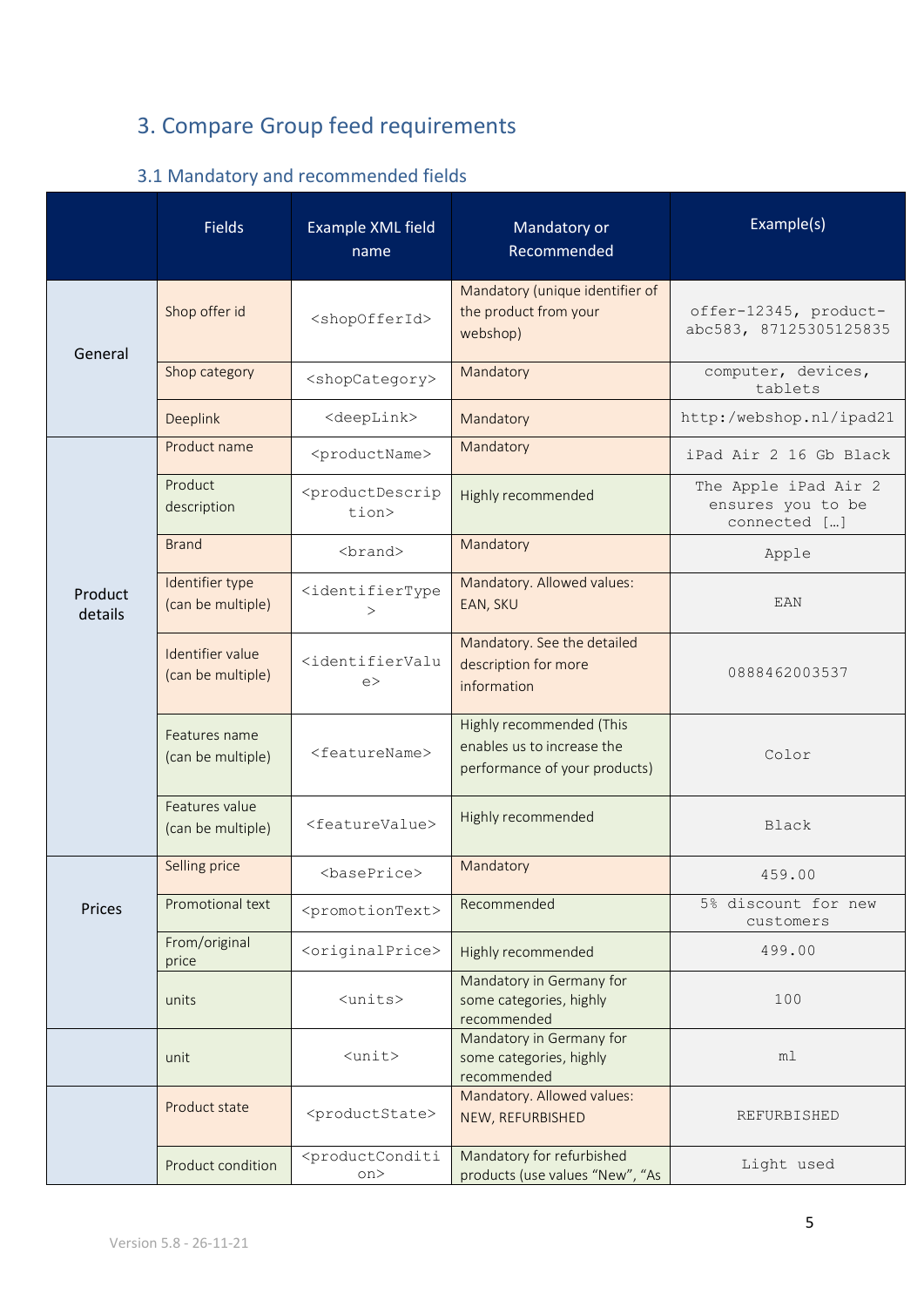| Condition                                                           |                                |                                                          | good as new", "light used",<br>"visibly used")                          |                                         |  |
|---------------------------------------------------------------------|--------------------------------|----------------------------------------------------------|-------------------------------------------------------------------------|-----------------------------------------|--|
|                                                                     | Variant group                  | <variantgroup></variantgroup>                            | Recommended for grouping<br>variations of the same product              | air-max-2019, iwatch-<br>series-2       |  |
|                                                                     | <b>Bestseller</b>              | <bestseller></bestseller>                                | Recommended, allowed values:<br>TRUE, FALSE                             | FALSE                                   |  |
|                                                                     | Media type                     | <mediatype></mediatype>                                  | Mandatory                                                               | IMAGE                                   |  |
| Media<br>information                                                | Media url                      | <mediaurl></mediaurl>                                    | Mandatory                                                               | http:/webshop.nl/ipad 2<br>.png         |  |
| Stock<br>information                                                | Stock status                   | $inStock$                                                | Mandatory, allowed values:<br>TRUE, FALSE                               | TRUE                                    |  |
|                                                                     | Number of<br>products in stock | <nrinstock></nrinstock>                                  | Highly recommended                                                      | 12                                      |  |
|                                                                     | Shipping country<br>code       | <countrycode></countrycode>                              | Mandatory (use values "NL",<br>"BE", or "FI")                           | N <sub>L</sub>                          |  |
|                                                                     | Delivery time                  | <deliverytime></deliverytime>                            | Mandatory                                                               | 1 day                                   |  |
| Shipping<br>information                                             | Shipping<br>description        | <deliverydescri<br>ption&gt;</deliverydescri<br>         | Recommended                                                             | Order before 20:00 next<br>day delivery |  |
|                                                                     | Shipping method                | <deliverymethod<br><math>\geq</math></deliverymethod<br> | Mandatory                                                               | DELIVERY                                |  |
|                                                                     | Delivery price                 | <deliveryprice></deliveryprice>                          | Mandatory                                                               | 1.95                                    |  |
| <b>Extra Service</b><br>information                                 | Service country<br>code        | <servicecountry<br>Code&gt;</servicecountry<br>          | Recommended (use values<br>"NL", "BE", or "FI")                         | NL                                      |  |
|                                                                     | Service name                   | $<$ serviceName>                                         | Recommended                                                             | 3 year guarantee                        |  |
|                                                                     | Service price                  | <serviceprice></serviceprice>                            | Recommended                                                             | 50.00                                   |  |
|                                                                     | Service type                   | <servicetype></servicetype>                              | Recommended                                                             | WARRANTY                                |  |
| Deal, see the<br>detailed<br>description<br>for more<br>information | dealType                       | <dealtype></dealtype>                                    | Recommended. Allowed values:<br>CASHBACK, FREE_GIFT,<br><b>DISCOUNT</b> | <b>DISCOUNT</b>                         |  |
|                                                                     | dealEndDateTime                | <enddatetime></enddatetime>                              | Recommended, format YYYY-<br>MM-DDThh:mm:ss                             | 2020-06-25T12:00:00                     |  |
|                                                                     | dealRedeemDateT<br>ime         | <redeemdatetime></redeemdatetime>                        | Recommended, format YYYY-<br>MM-DDThh:mm:ss                             | 2020-10-31T23:59:59                     |  |
|                                                                     | dealPromotionTex               | <promotiontext></promotiontext>                          | Recommended                                                             | Save 25 EURO!!                          |  |
|                                                                     | dealTermsAndCon<br>ditions     | <termsandcondition<br>s&gt;</termsandcondition<br>       | Recommended                                                             | Order before 31-12                      |  |
|                                                                     | dealDiscountAmo<br>unt         | <discountamount></discountamount>                        | Recommended                                                             | 25.00                                   |  |
|                                                                     | dealDiscountPerce<br>ntage     | <discountpercentag<br>e</discountpercentag<br>           | Recommended                                                             | 10                                      |  |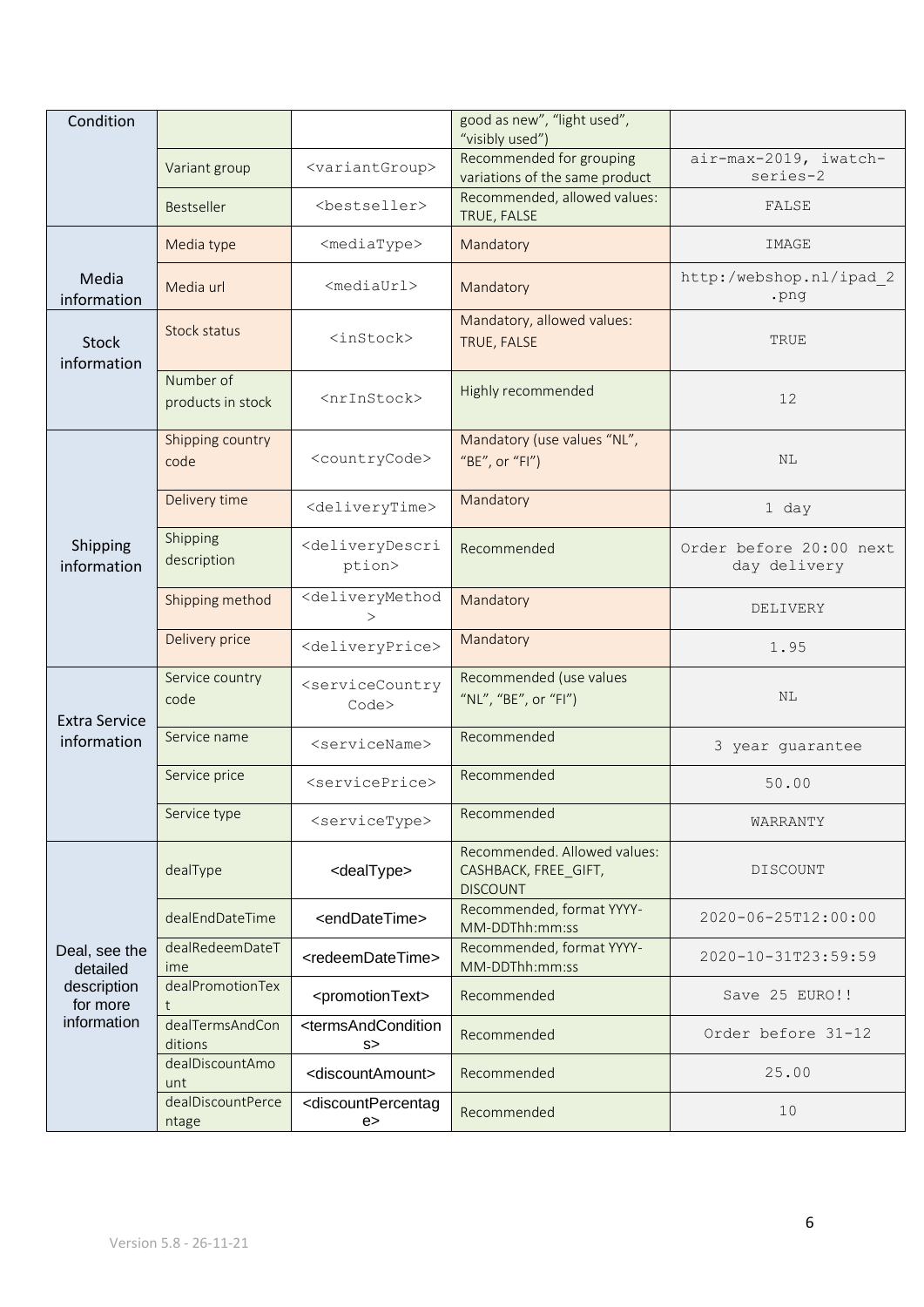# 3.2 Explanation per field

#### Shop offer id - mandatory

This field contains a unique product code from your web shop. It can be numerical or alphanumerical. This code is used to identify products as unique during the daily update process. Please don't modify these codes during the life cycle of your product - your offers will be processed easier and faster.

#### Shop category - mandatory

This field is used to match your product to the right category. The categories should not be numerical and should not contain any brand name. Furthermore, categories should be as much as specific and should be as closed as Vergelijk.nl category tree (see category tree attached).

Finally, we advise you to add all your categories levels (breadcrumbs) in your feed. Possibly separated by comma's, e.g.: "furniture, sofas, lounge sofas"

*Tip: Providing the lowest level of categorization is essential for matching your offers to the right categories and consequently for getting more offers live.*

#### Product name – mandatory

This field should contain the name of your product and may be used as input for search results on our website.

*What is a valid product name?*

- *Should not contain any brand name*
- *Should not contain any product description any promotional text*
- *Should be unique to avoid duplicate offers*

#### Product description – highly recommended

This field contains a clear product description. The description is shown on the website of Compare Group. The description should not show any promotional text. Do not use HTML in the description.

#### Brand - mandatory

This field contains the manufacturer brand of the product and not the shop brand, except when you are the manufacturer or when the brand is unknown. For entertainment products where no clear brand is known, like books, cds, or blurays, it is allowed to use a generic brand like book, cd, dvd/bluray/movie.

They are used to navigate and make selections on our platform amongst other things.

#### Identifier type - mandatory

You should specify the type of identifiers between SKU (aka MPN) or EAN (fixed values). We highly recommend you add EAN and SKU in your feeds as they are used to match your offers to our products and also as input for search results on our website.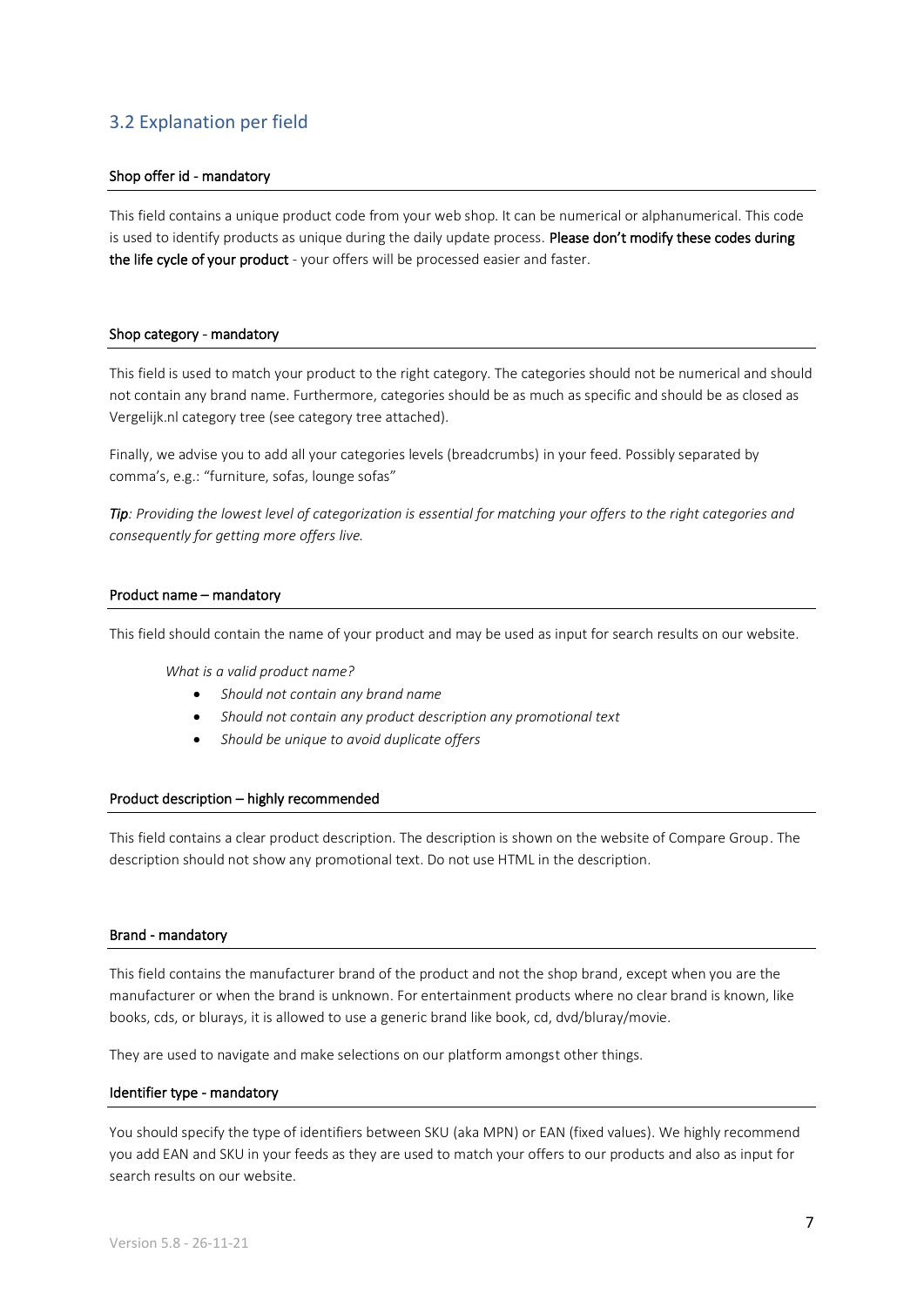#### Identifier value - mandatory

- EAN is unique, always contains 13 or 14 digits, and is a valid EAN. Invalid EANs will be ignored.
- SKU can be numerical or alphanumerical. Please note that SKU should always be filled in combination with brand.
- Fill in one EAN or SKU per field.

The identifier type and value do not necessarily have to be separate fields in your feed. It is also ok to provide a field named 'EAN' or 'SKU' and fill it with the EAN or SKU/MPN codes.

In full/complex XML:

```
<feed>
     <offers>
         …
         <offer>
 …
             <identifiers>
                    <identifier>
                          <type>EAN</type>
                          <value>1234567890123</value>
                    </identifier>
                    <identifier>
                          <type>EAN</type>
                          <value>2345678901234</value>
                    </identifier>
                    <identifier>
                          <type>SKU</type>
                          <value>ABC-12345</value>
                    </identifier>
                </identifiers>
 …
          </offer>
          …
     </offers>
</feed>
Or in simpler XML:
<offers>
   …
   <offer>
     …
     <EAN>1234567890123</EAN>
     <SKU>ABC-1234</SKU>
     …
   </offer>
 …
</offers>
```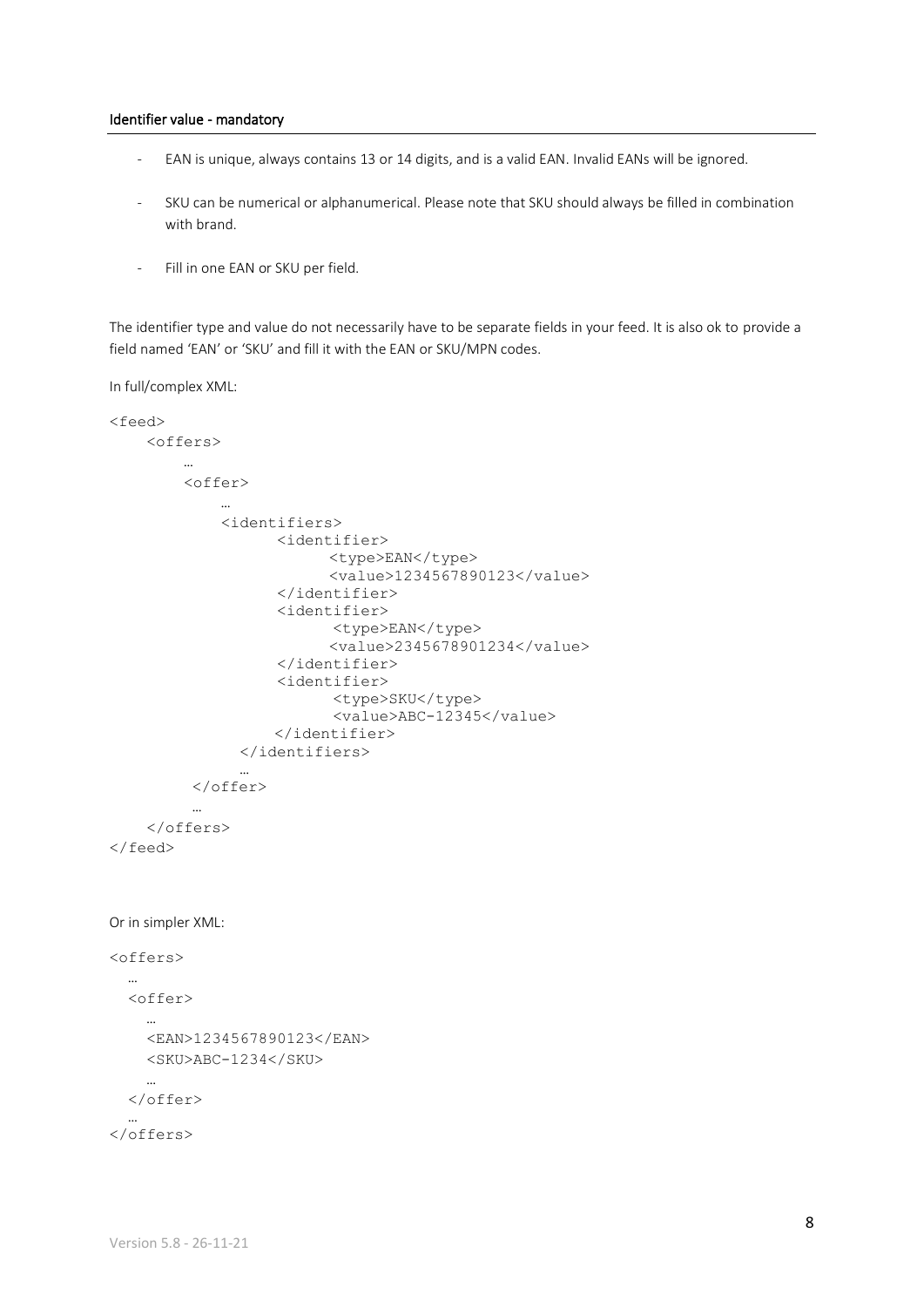#### Features type – highly recommended

You can add as many product features as possible. Features are used to create facets online and therefore to help customers finding any offer quickly and easily during their comparison process. We advise you to add following attributes: Color, Material, Gender, Age, Size, Weight, Length, Width, Depth, Height…

#### Features value – highly recommended

*Tip: Add as many product features as possible, the products will be easier to find.*

| Width:   | in mm, cm, m       |
|----------|--------------------|
| Length:  | in mm, cm, m       |
| Depth:   | in mm, cm, m       |
| Weight:  | in mg, g, kg       |
| Volume:  | in ml, cl, l, m3   |
| Surface: | in sqmm, sqcm, sqm |

#### **Color**

You should provide the color of the product:

- For multi-colored products, please only use 2 colors maximum, separated by a comma: "Red, Black"
- For shaded off colored products, please only use the dominant color: "Blue" instead of "Dark Blue"

#### Energy Efficiency Class

Provide the energy efficiency class of the product. It is mandatory to have this for the German market.

#### Material

You should provide the material of the product:

For products with multiples materials, please only use 2 materials maximum, separated by a comma: "Leather, Cotton"

#### Gender

You should provide the gender for which the product is made for:

For example:

Women Men Boys Girls Baby Boys Baby Girls

For unisex products, separated by a comma:

Women, Men Girls, Boys Baby Girls, Baby Boys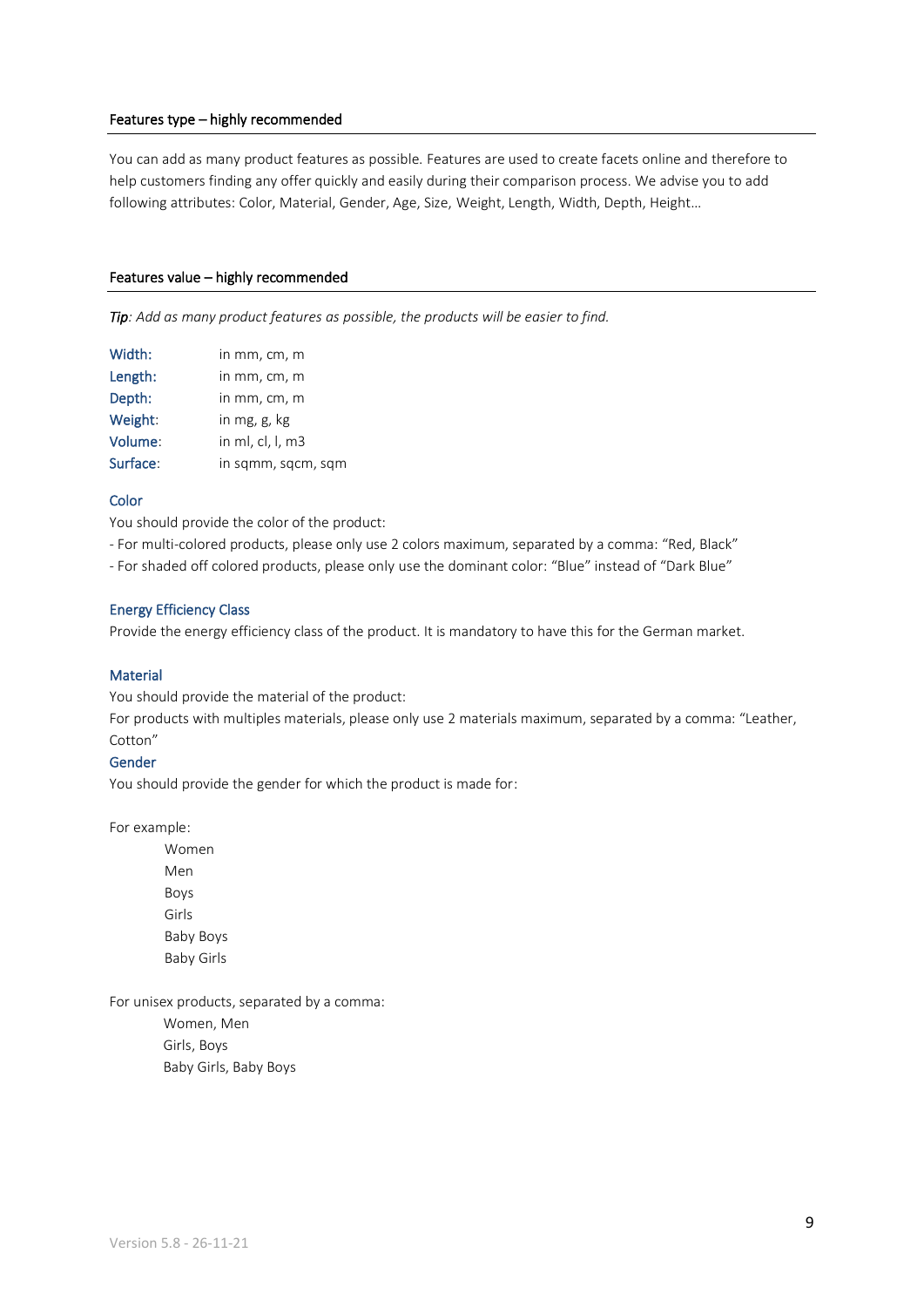#### Age

You should provide the age for which the product is made for

Accepted values:

Baby 0-2 Kids 2-12 Teenagers 12-18 Adult 18+ 0-3 Months 3-6 Months 6-12 Months 12-18 Months 18-24 Months 2 Years 3 Years 4 Years 5-7 Years 8-14 Years

Size -> Add one size per product in the feed, a different size = a different product.

You should provide the size of the product:

| Size of <b>clothes</b> values |      |         |      |                |       |           |
|-------------------------------|------|---------|------|----------------|-------|-----------|
| XS                            | 62   | 62/68   | 30   | $\overline{2}$ | 24x30 | $35 - 36$ |
| <b>XS</b>                     | 68   | 68/74   | 32   | $\overline{4}$ | 24x32 | $37 - 38$ |
| S                             | 74   | 74/80   | 34   | 6              | 24x34 | $39 - 40$ |
| M                             | 80   | 80/86   | 36   | 8              | 24x34 | $41 - 42$ |
|                               | 86   | 86/92   | 38   | 10             | 25x30 | 43-44     |
| <b>XL</b>                     | 92   | 92/98   | 40   | 12             | 25x32 | 45-46     |
| <b>XXL</b>                    | 98   | 98/104  | 42   | 14             | 25x34 | 47-48     |
| 3XL                           | 104  | 104/110 | 44   | 16             | 26x30 | 49-50     |
| Etc.                          | Etc. | Etc.    | Etc. | Etc.           | Etc.  | Etc.      |

| Size of <b>shoes</b> values |              |           |  |  |  |
|-----------------------------|--------------|-----------|--|--|--|
| <u>US</u>                   | <u>UК</u>    | <u>EU</u> |  |  |  |
| 5                           | 2.5          | 35        |  |  |  |
|                             |              | 351/3     |  |  |  |
| 5.5                         | 3            | 35.5      |  |  |  |
|                             |              | 352/3     |  |  |  |
| 6                           | 3.5          | 36        |  |  |  |
|                             |              | 361/3     |  |  |  |
| etc.                        | etc.<br>etc. |           |  |  |  |

| Size of kids shoes values |                |    |  |  |  |
|---------------------------|----------------|----|--|--|--|
| US                        | <u>ик</u>      | EU |  |  |  |
|                           | 0.5            | 16 |  |  |  |
| $\overline{2}$            |                | 17 |  |  |  |
| 3                         | $\mathfrak{D}$ | 18 |  |  |  |
|                           | $\mathsf{R}$   | 19 |  |  |  |
| 5                         |                | 20 |  |  |  |
| 6                         | 5<br>22        |    |  |  |  |
| etc.<br>etc.<br>etc.      |                |    |  |  |  |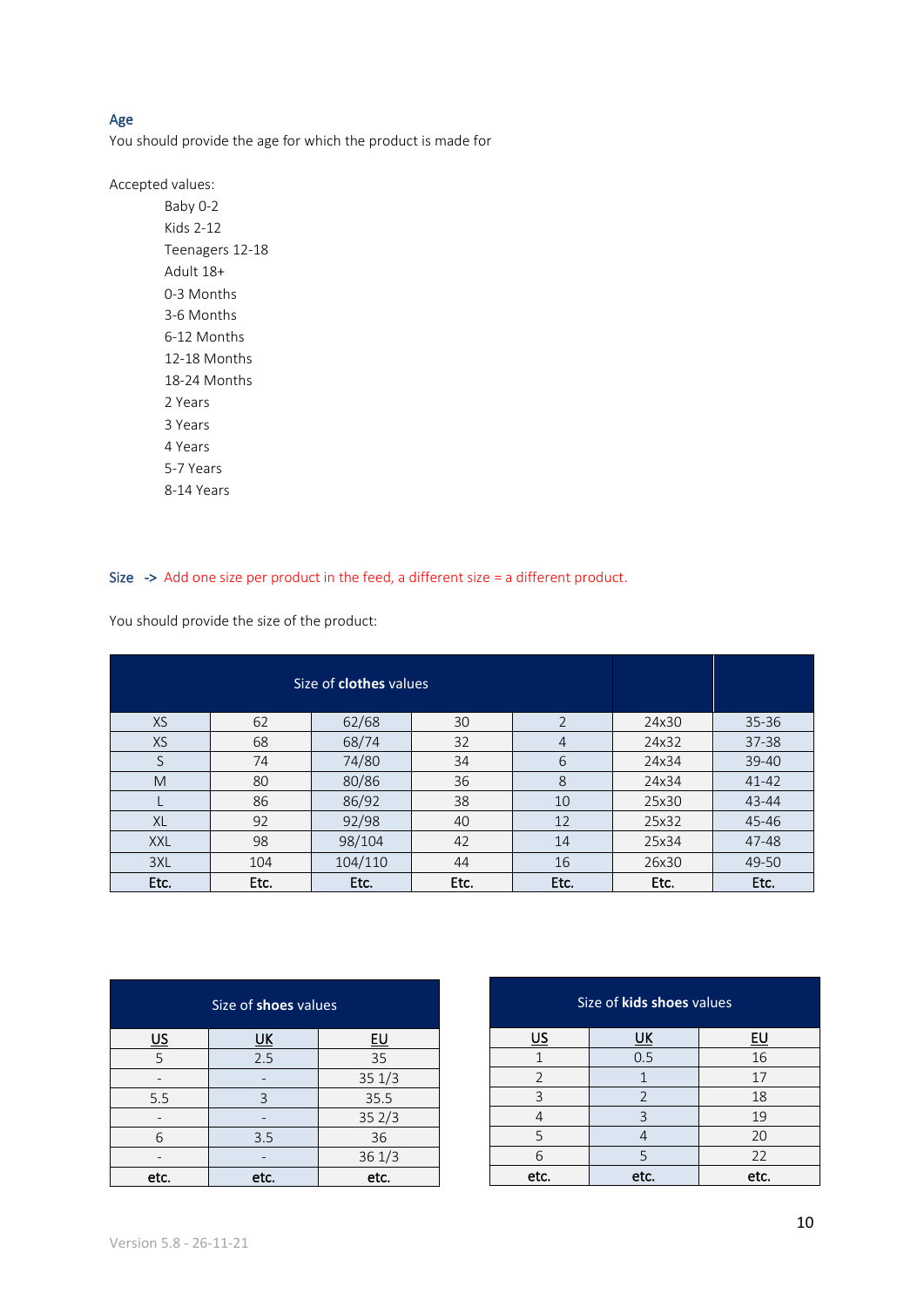| Size of Bikini/bra values |    |      |      |    |                 |                          |
|---------------------------|----|------|------|----|-----------------|--------------------------|
| <b>XXS</b>                | 32 | 32A  | 32xA | AA | 60A             | OneSize                  |
| <b>XS</b>                 | 34 | 34A  | 32xB | A  | 65A             |                          |
| S                         | 36 | 36A  | 32xC | B  | 60B             | $\overline{\phantom{a}}$ |
| M                         | 38 | 38A  | 32xD | D  | 65B             | $\overline{\phantom{0}}$ |
|                           | 40 | 40A  | 32xE | F  | 60C             | $\qquad \qquad$          |
| XL                        | 42 | 42A  | 32xF | F  | 65C             | $\overline{\phantom{a}}$ |
| <b>XXL</b>                | 44 | 44A  | 34xA | G  | 60 <sub>D</sub> | $\overline{\phantom{0}}$ |
| $\overline{\phantom{0}}$  | 46 | 70A  | 34xB |    | 65 <sub>D</sub> | $\overline{\phantom{a}}$ |
|                           | 48 | Etc. | Etc. |    | Etc.            |                          |

#### Examples

In full/complex XML:

```
<feed>
     <offers>
 …
         <offer>
 …
             <features>
                   <feature>
                         <name>color</name>
                         <value>black</value>
                   </feature>
                   <feature>
                         <name>size</name>
                        <value>large</value>
                   </feature>
                  <feature>
                         <name>material</name>
                        <value>cotton</value>
                   </feature>
                  <feature>
                         <name>gender</name>
                        <value>men</value>
                   </feature>
                  <feature>
                         <name>print</name>
                        <value>striped</value>
                   </feature>
                  <feature>
                         <name>neck</name>
                        <value>V-neck</value>
                   </feature>
                  <feature>
                         <name>weight</name>
                        <value>750 gr</value>
                   </feature>
               </features>
 …
          </offer>
          …
```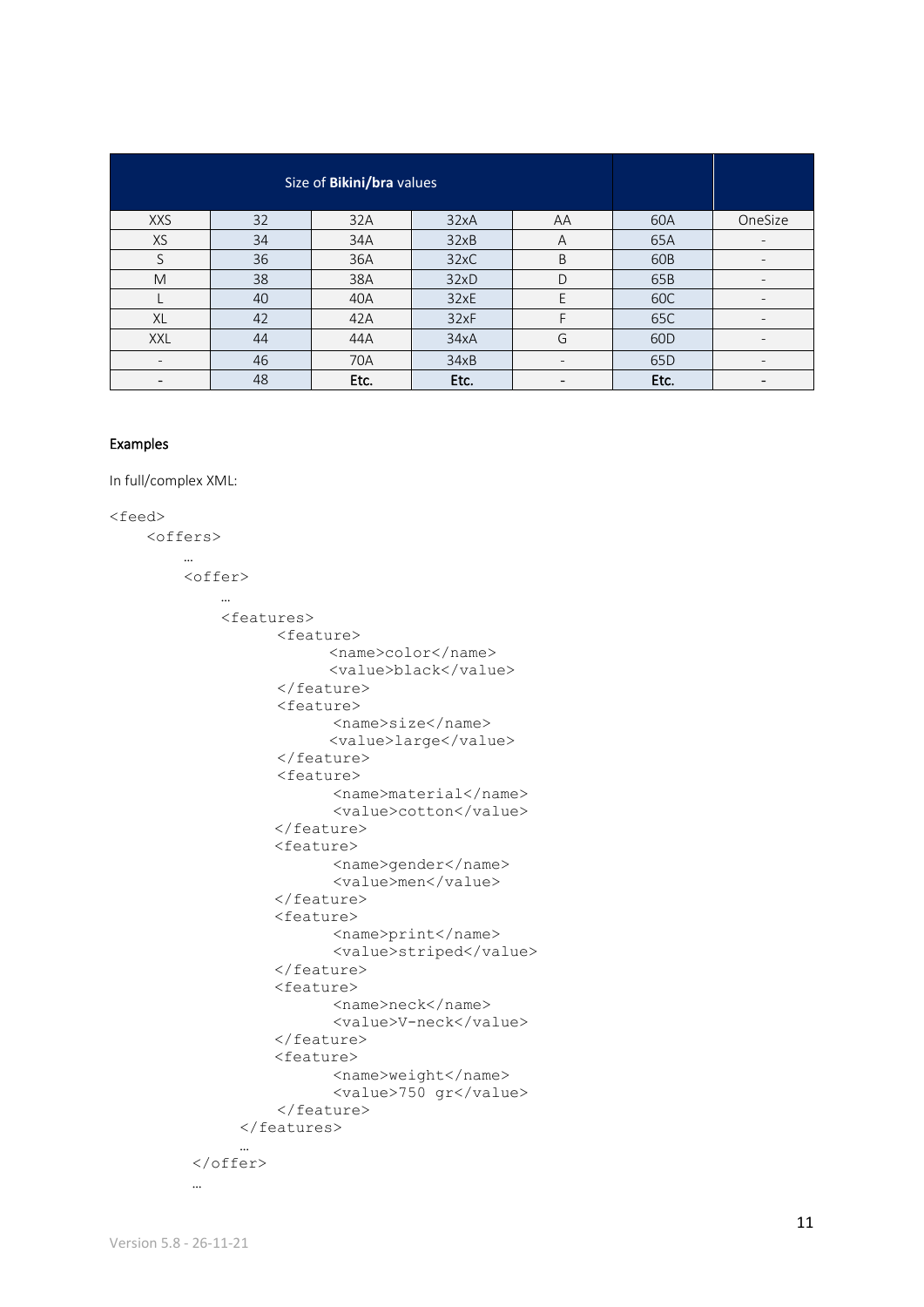```
 </offers>
</feed>
```
Or in simpler XML:

```
<offers>
   …
   <offer>
 …
     <color>black</color>
     <size>XL</size>
     <material>cotton</material>
     <gender>men</gender>
     <print>striped</print>
     <neck>V-neck</neck>
     <weight>750g</weight>
 …
   </offer>
 …
</offers>
```
#### Selling price - mandatory

This field contains the selling price of the product, including VAT. This price should be with a dot and with 2 decimals. Do not use dots or commas for thousand separations. Do not put any currency or currency symbol, all prices are assumed to be in EURO.

#### Units – mandatory (in some countries and categories)

This field contains the (numeric) units or quantity (in case of pieces) of the product. Like 200 (ml) of perfume, 100 (pieces) business cards, 1 (kg) dogfood etc. Only deliver numeric values.

For some countries (i.e. Germany) and/or categories (i.e. food, beverages, perfume etc.) it is mandatory to provide the units of the product in combination with the unit (see next) to calculate the unit price.

At Compare Group we define a so called base unit/units per category. Like for perfume we use a base of 100 ml. The delivered products will be all converted to this base unit. So assume a lady perfume that contains 500 ml with a selling price of 100 EUR. Based on this selling price and the base units the Price per Unit will be calculated, as follows: (100 / 500) \* 100 EUR = 20 EUR / 100 ml.

For some countries (i.e. Germany) and/or categories (i.e. food, beverages, perfume etc.) it is mandatory to provide the unit and units of the product (see next).

#### Unit – mandatory (in some countries and categories)

This field contains the unit of the product (choose one of the listed below). Like a perfume in ml, or the number of business cards, dogfood in kg etc. Our systems will automatically convert unit data to the base unit of a category, so in case the base unit is 100  $g$ (ram) you can deliver the unit in mg, g or kg.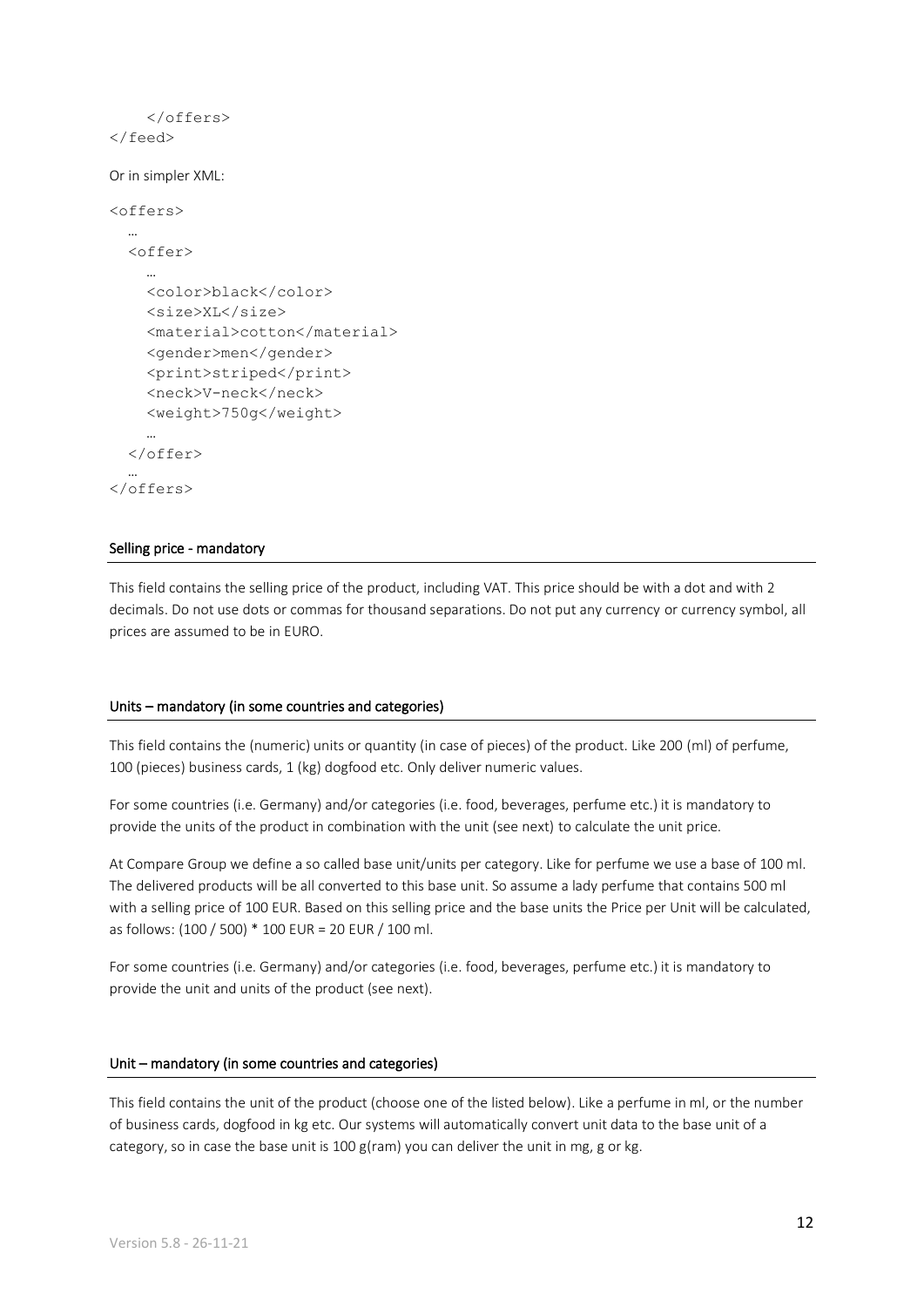For some countries (i.e. Germany) and/or categories (i.e. food, beverages, perfume etc.) it is mandatory to provide the unit and units of the product (see next).

#### Supported values:

| <b>Dimensions:</b> | mm, m, km |
|--------------------|-----------|
| Hardware:          | mb, gb    |
| Pieces:            | pcs       |
| Surface:           | cm2, m2   |
| Weight:            | mg, g, kg |
| Volume:            | ml, l, m3 |

For some countries (i.e. Germany) and/or categories (i.e. food, beverages, perfume etc.) it is mandatory to provide the units of the product in combination with this unit (see above).

#### Promotional text

This field can contain a promotional message like '10% off at total order value above 50 euro'. Do not use HTML in the description. These texts will be displayed on our platform. Requirements: minimal length XX characters, maximal length XX characters.

#### Deeplink – mandatory

This field contains a complete URL that links directly to the product on your website. Deep links should be unique and should not lead to your homepage.

#### Media type - mandatory

You should specify the type of support between IMAGE, VIDEO or MANUAL (fixed values).

#### Media URL - mandatory

You should provide the unique link according to the type of media

What is a valid image?

- Product images with white background
- Supported image formats: JPEG (.jpg/.jpeg), PNG(.png) and GIF(.gif).
- Minimum image size: 500\*500
- Should not contain any shop logo
- Should not contain any promotional text or price
- Should not be placeholder images with "no image available"
- One image link per field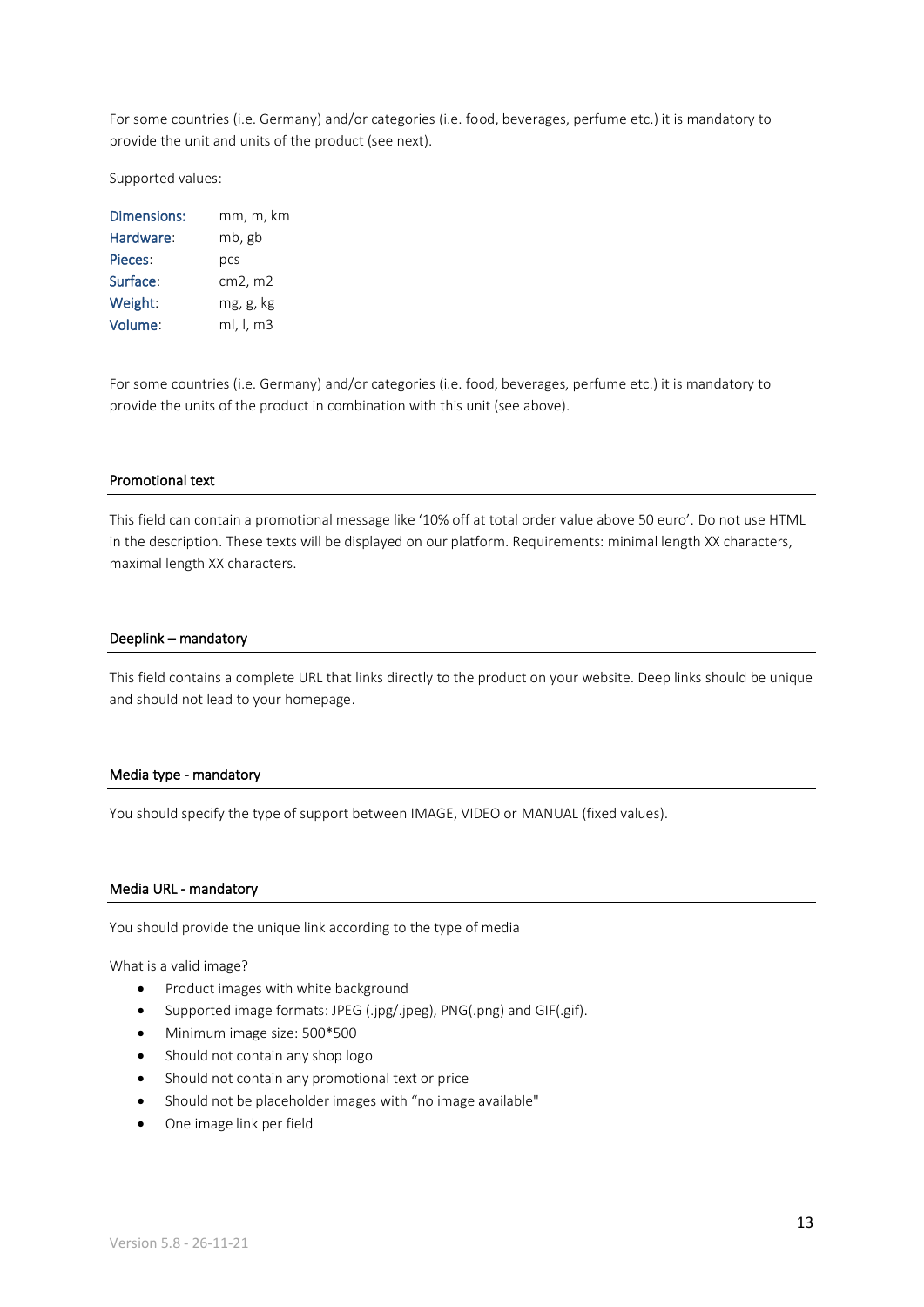*Tip: Providing standardized images as described above is highly recommended for matching your offers to the right categories and consequently for getting more offers live.*

The media type and value do not necessarily have to be separate fields in your feed. It is also ok to provide a field named 'imageURL' and fill it with the URL of the image.

#### Stock status

This field contains the status of your stock in a physical store (vs in any warehouse).

- If your products are in stock, please use "TRUE"
- If your products are out of stock, please put "FALSE"

#### Number of products in stock

This field contains the number of products you have in stock at that specific store.

#### Shipping country code – mandatory for online shops

If you are shipping your products in multiple countries, please use NL for the Netherlands, BE for Belgium, FR for France and FI for Finland.

#### Delivery time – mandatory for online shops

This field contains the delivery time in working days. It is very important to have the delivery time as specific as possible. In other words, 2-3 days is better than 2-7 days.

#### Shipping description

You can provide extra information about the shipping method such as specific location, time frame...

#### Shipping method (fixed values) – mandatory for online shops

You should specify the shipping method between DELIVERY, EXPRESS and PICKUP.

- DELIVERY for delivery to door
- EXPRESS for same day delivery to door (faster than DELIVERY)
- PICKUP for picking up products to one of your physical stores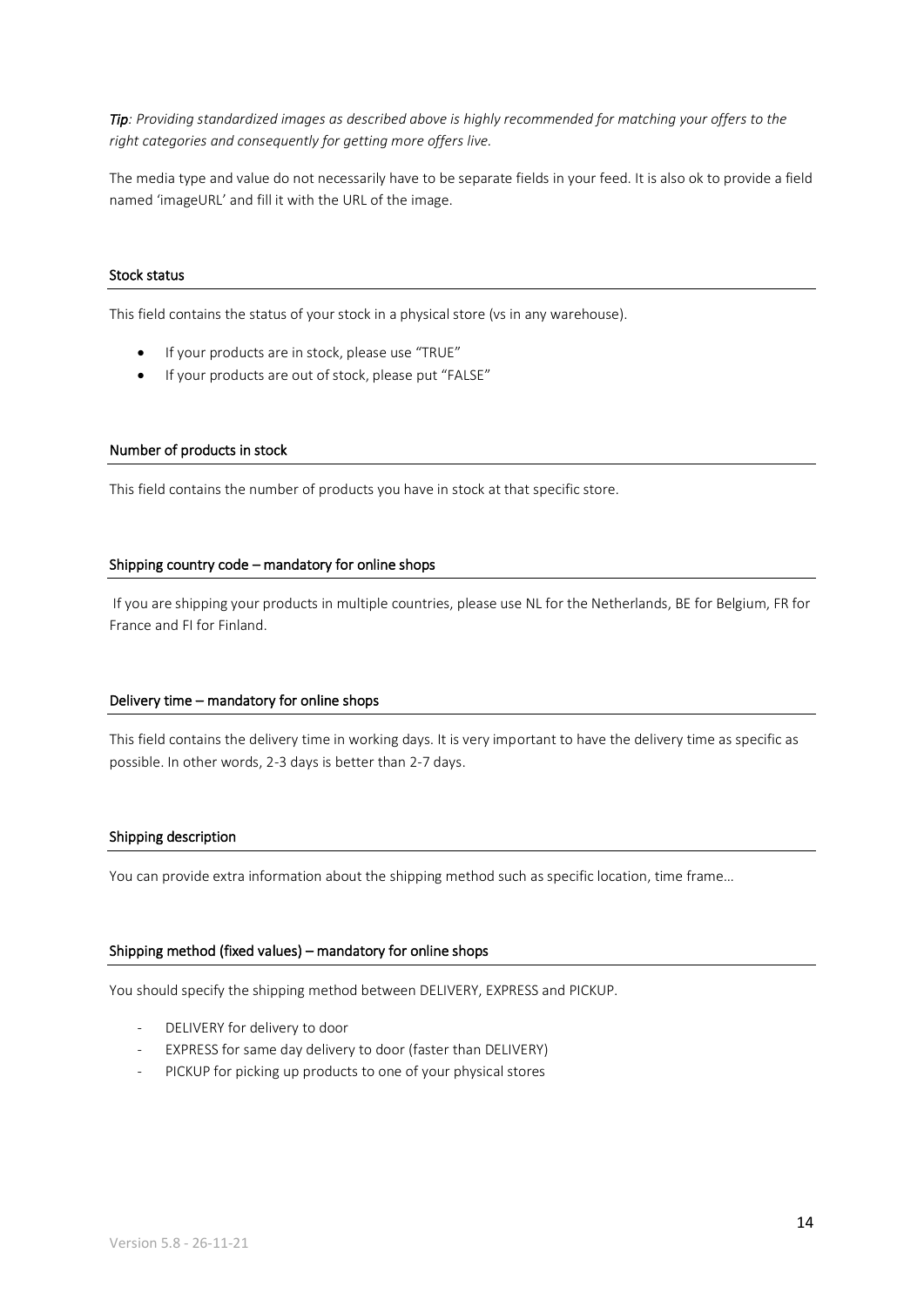#### Delivery price – mandatory for online shops

This field contains the shipping cost, including VAT. This cost should be with a dot and with 2 decimals. Don't use dots or commas for thousand separations and don't put any currency symbol. If the delivery is free use 0.00

#### Bestseller

This field is used to indicate whether the product is a best seller for your business. Only the values TRUE and FALSE are allowed.

#### Service country code

If you are providing extra services in multiple countries, please mention NL for the Netherlands, BE for Belgium, FR for France, FI for Finland.

#### Service name

This field contains a short description of the service. Do not use HTML in the description.

#### Service price

This field contains the price of the service, including VAT. This cost should be with a dot and with 2 decimals. Do not use dots or commas for thousand separations. Do not put any currency symbol.

#### Service type (fixed values)

You should specify the type of service between

- WARRANTY
- **INSTALLATION**
- PACKAGING (gift packaging).

#### From/original price – highly recommended

This field contains the old price the product was sold for. This price should be with a dot and with 2 decimals. Do not use dots or commas for thousand separations. Do not put any currency or currency symbol, all prices are assumed to be in EURO.

When this field is present we automatically create and display this a deal on our website. If you want more control over the deal details then a complete deal can be passed; see the deal section for more information. This field is ignored when a valid deal is present.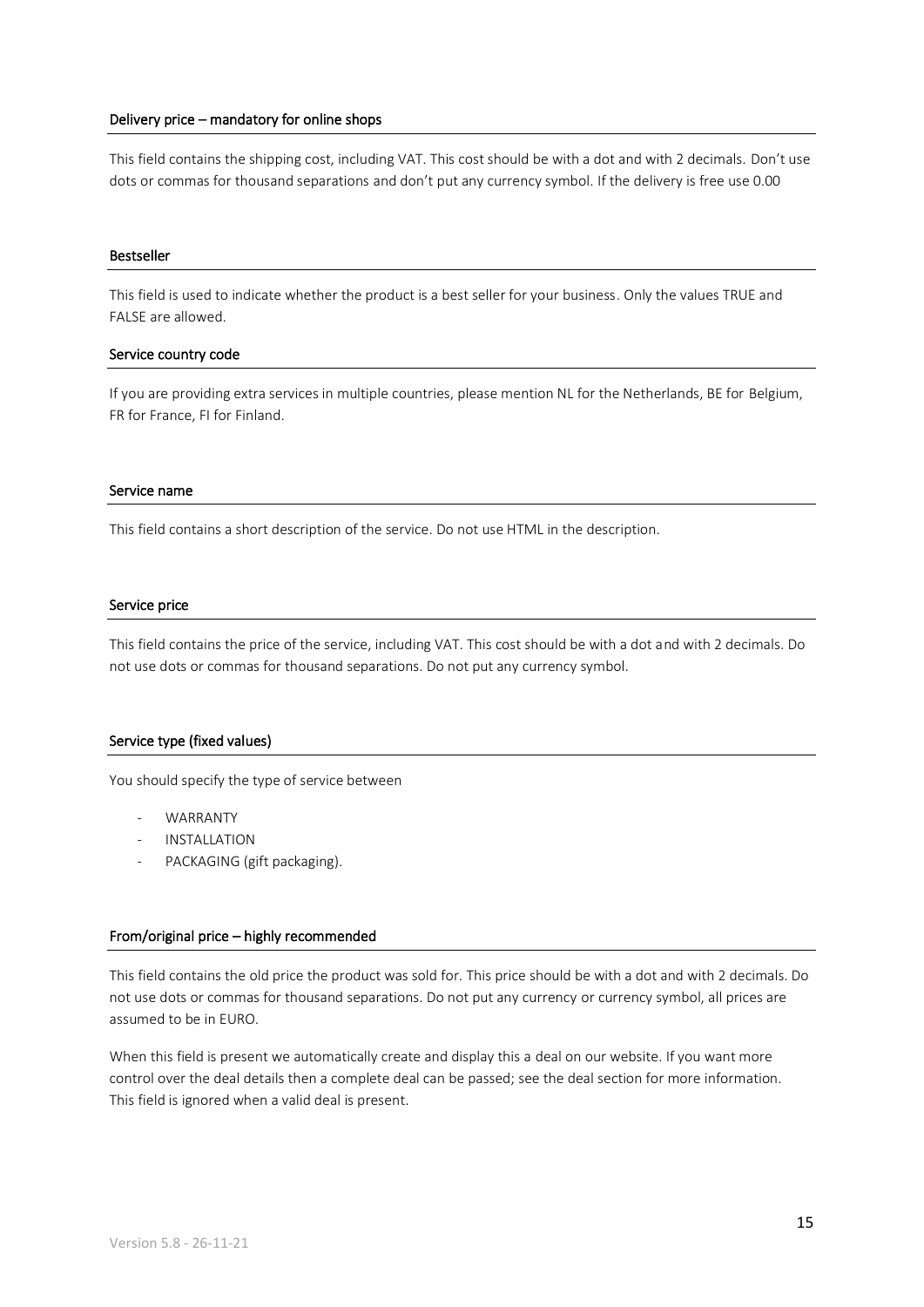#### Product state

This field specifies whether the product is new of refurbished. The accepted values are:

- NEW
- **REFURBISHED**

#### Product condition

This field specifies the condition of the product. This field is used to describe the condition for refurbished products. You can use your own description here but keep it limited to a general description of the condition, for example:

- As good as new
- Heavy usage marks

#### Variant group

This field is used for grouping different variations of the same product. We use this to group different sizes of the same shoe or the different sizes and colors of the same dress. For example, you can have the products Adidas Air Max Blue size 41, Adidas Air Max Blue size 43, and Adidas Air Max White size 42 and these products could all have the variant group 'Adidas Air Max' or some other manufacturer supplied grouping code.

In other systems or feed formats this field is also seen with the name parent\_id or item\_group\_id.

WARNING: Do not use this to group different products! So, do not use the same variant group code for iPhone 5 and iPhone 6 phones.

#### Deals

The deal fields can be used to display special deals and discounts. During publication we will calculate the discount based on the delivered fields and subtract these from the selling price as delivered in the feed.

The following deal fields are always mandatory: dealType, dealEndDateTime, and dealPromotionText (max 150 characters)

We support the following deal types:

- **CASHBACK**
- FREE\_GIFT
- **DISCOUNT**

In case of a CASHBACK deal the field dealRedeamDateTime is mandatory.

For the actual discount or cashback, fill in either dealDiscountAmount or dealDiscountPercentage; there is no need to fill out both fields. But one of the two must be set.

When a deal is supplied then the originalPrice field is ignored.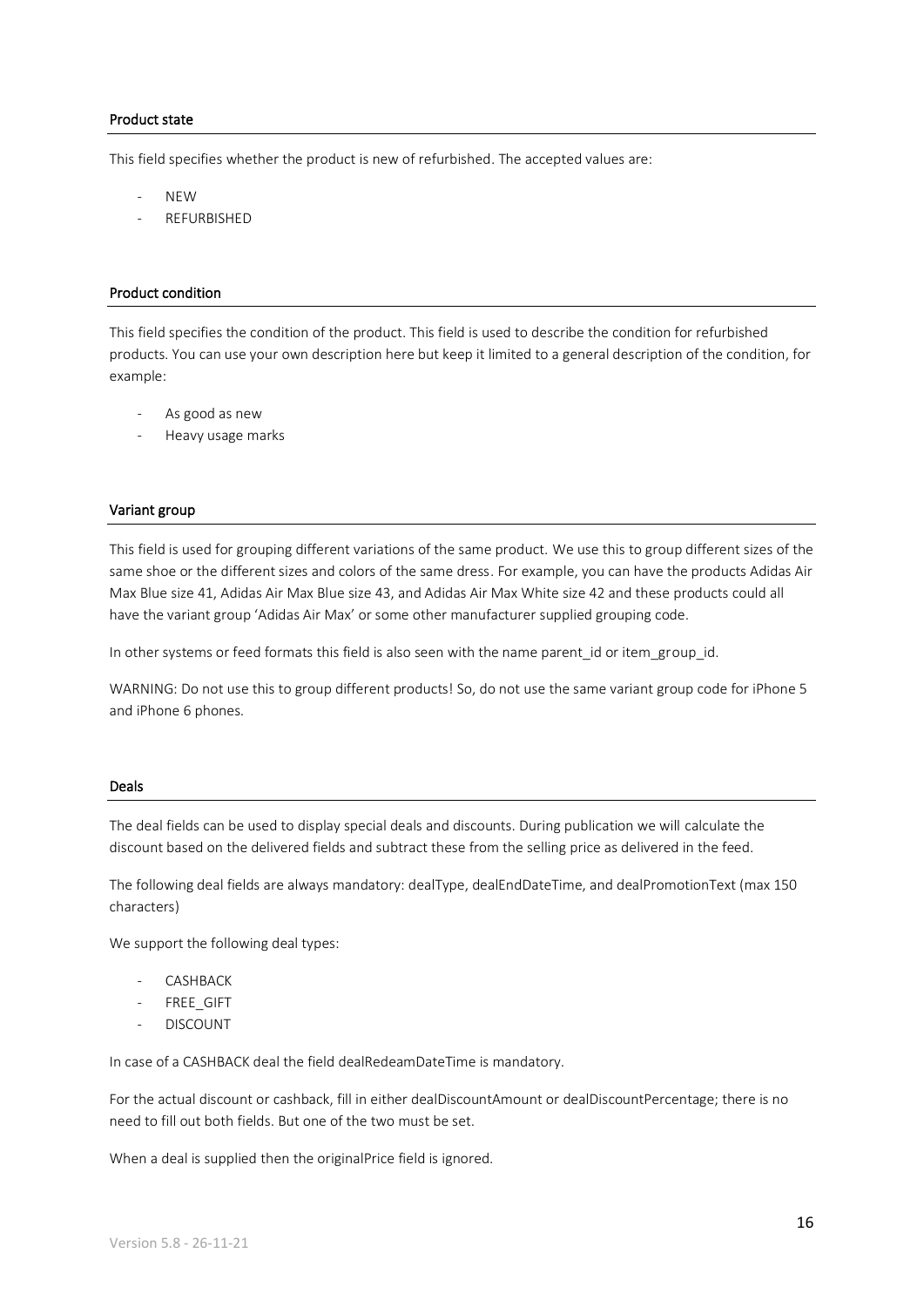#### Multiple channels, one feed

If you want to advertise all your products on both our Dutch and Flemish websites then it is an option to use a single feed for both websites. Normally there are only differences in deep link, delivery time, delivery costs, and/or selling price. In these cases it is possible to add fields for the countries like:

- deeplink\_nl
- deeplink be
- deliveryCosts\_nl
- deliveryCosts\_be
- deliveryTime\_nl
- deliveryTime\_be
- basePrice\_nl
- basePrice\_be

### 3.3 Example complex XML

```
<feed>
     <offers>
         <offer>
              <shopOfferId>offer-12345</shopOfferId>
              <shopCategory>mobile phones</shopCategory>
                 <products>
                  <product>
                      <name>Iphone 6s 16 GB</name>
                     <description>The iPhone 6S is one of the best phones 
ever made by Apple.</description>
                      <brand>Apple</brand>
                     <identifiers>
                           <identifier>
                              <type>SKU</type>
                              <value>iphone-6S-white-16-gb</value>
                           </identifier>
                          <identifier>
                              <type>EAN</type>
                              <value>1234567890123</value>
                           </identifier>
                      </identifiers>
                     <features>
                           <feature>
                               <name>color</name>
                              <value>white</value>
                           </feature>
                          <feature>
                               <name>weight</name>
                              <value>500 gr</value>
                           </feature>
                          <feature>
                               <name> height</name>
                              <value>100 mm</value>
                           </feature>
                             <feature>
                               <name> length</name>
                              <value>60 mm</value>
                           </feature>
                             <feature>
                               <name> depth</name>
                              <value>10 mm</value>
```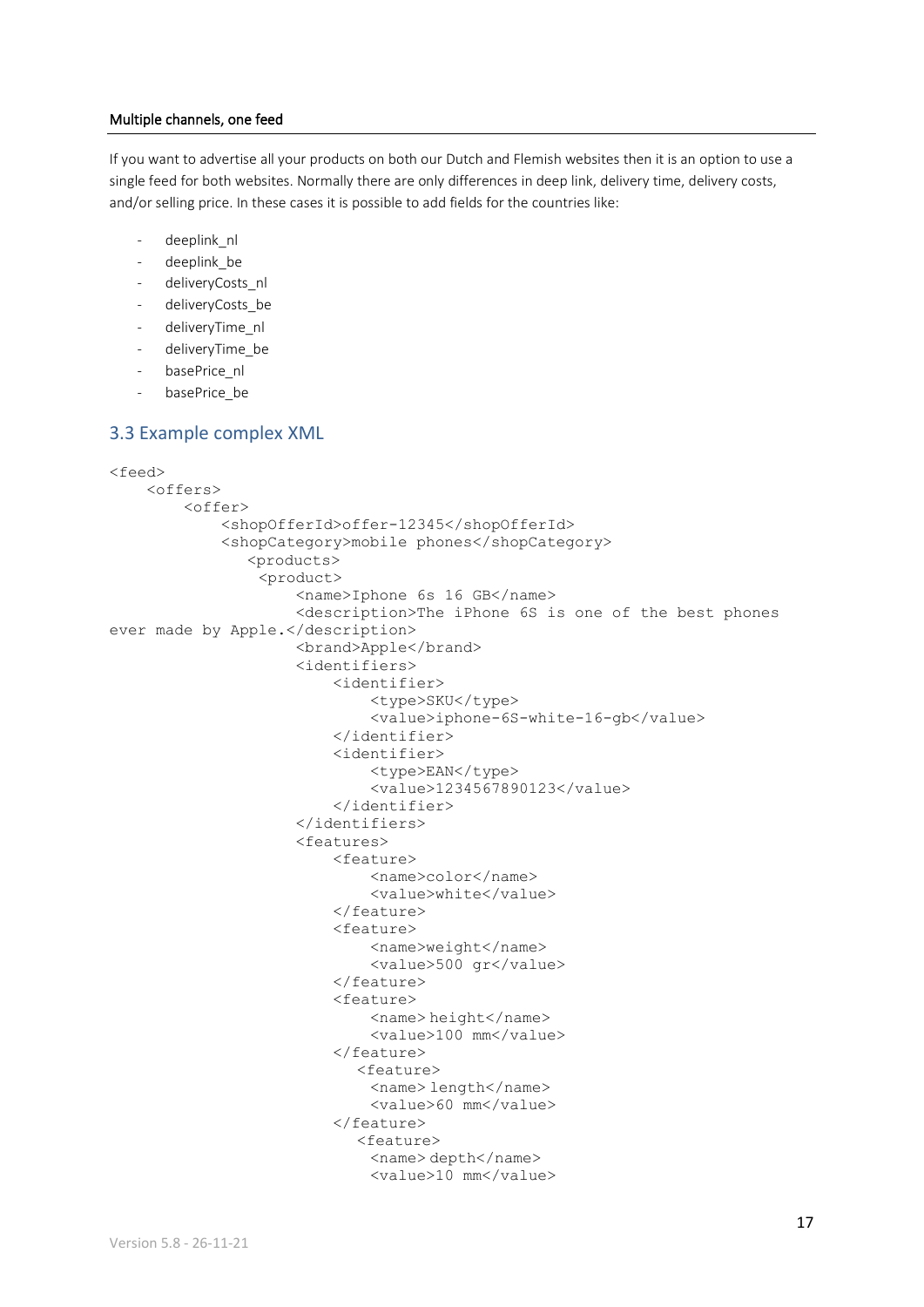```
 </feature>
                      </features>
                     <state>REFURBISHED</state>
                      <productCondition>As good as new</productCondition>
                     <variantGroup>Apple iPhone 6</variantGroup>
                  </product>
              </products>
              <basePrice>585.15</basePrice>
              <originalPrice>649.99</originalPrice>
             \langle !-- of course this makes no sense for this product \rightarrow <!—- this is just provided as an example for a product --> 
            <pricePerUnit>15.90</pricePerUnit>
             <units>1</units>
            <unit>pcs</unit>
             <promotionText>Its now or never</promotionText>
              <deepLink>
   http://www.shopx.nl/outclick/iphone4swhite16gb</deepLink>
              <media>
                  <medium>
                      <type>VIDEO</type>
                       \langle \text{url}\ranglehttp://www.videos.com/videos/video/272727-iphone</url>
                   </medium>
                  <medium>
                     <type>IMAGE</type>
                        <url>
http://www.images.com/images/image/122338.jpg</url>
                   </medium>
              </media>
              <inStock>TRUE</inStock>
              <nrInStock>3</nrInStock>
              <shippingOptions>
                   <shippingOption>
                      <countryCode>NL</countryCode>
                     <deliveryTime>1 day</deliveryTime>
                     <description>Until front door</description>
                     <method>DELIVERY</method>
                     <price>10.00</price>
                  </shippingOption>
                 <shippingOption>
                      <countryCode>NL</countryCode>
                     <description>Please call before pickup</description>
                     <method>PICKUP</method>
                     <price>0.00</price>
                  </shippingOption>
              </shippingOptions>
              <services>
                  <service>
                      <countryCode>NL</countryCode>
                     <name>3 year guarantee</name>
                     <price>50.00</price>
                     <type>WARRANTY</type>
                  </service>
                 <service>
                      <countryCode>NL</countryCode>
                     <name>2 year guarantee</name>
                     <price>25.00</price>
                     <type>WARRANTY</type>
                  </service>
                  <service>
                      <countryCode>NL</countryCode>
```